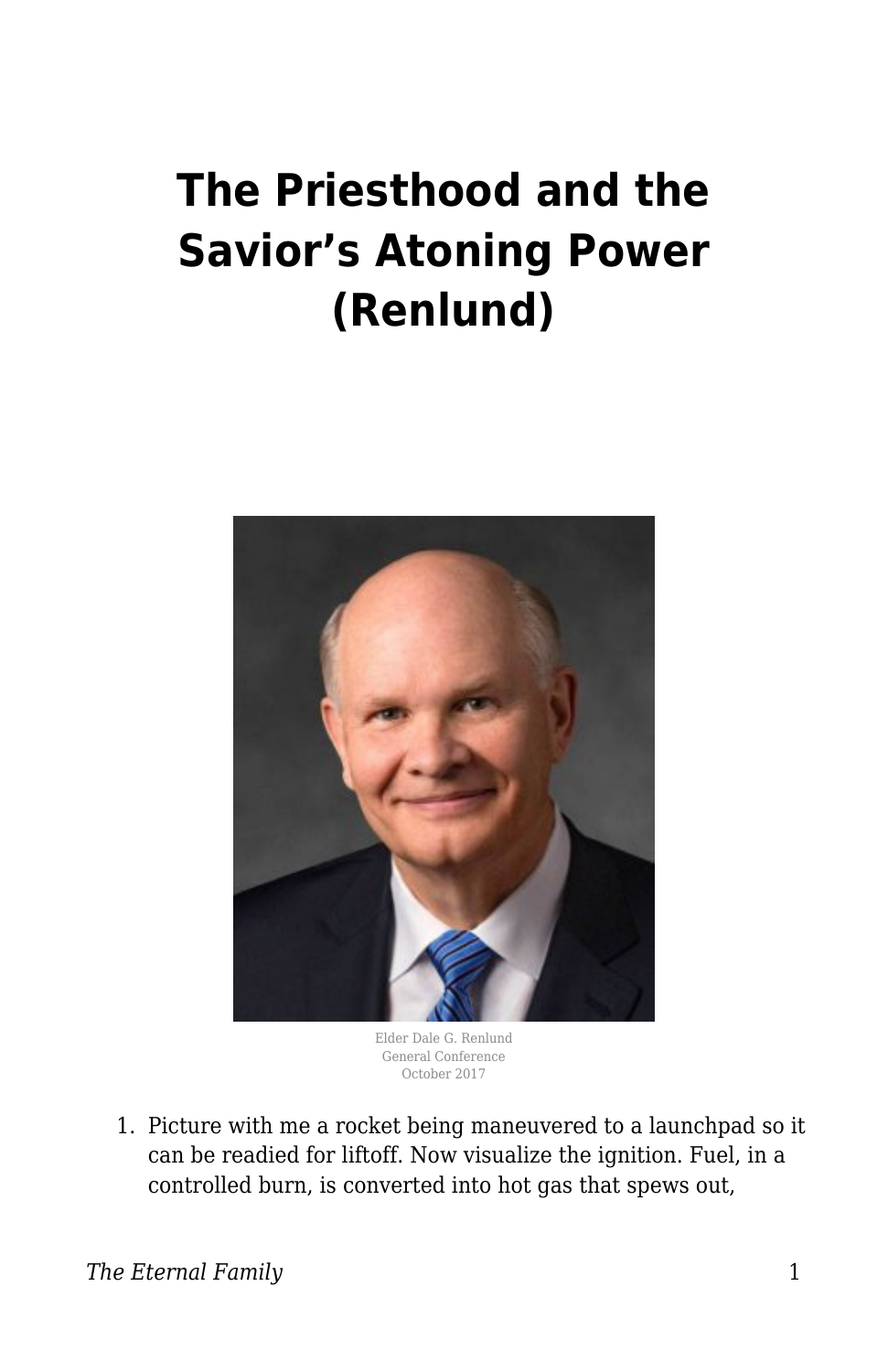providing the necessary thrust to propel the rocket into space. Finally, envision the payload, or cargo, that sits atop the rocket. The payload's worth is fully realized only when it gets where it needs to be and functions as it should. You don't need to be a rocket scientist to appreciate that an expensive global communications satellite is of little value sitting in a warehouse. The rocket's mission is simply to deliver a payload.

- 2. This evening I would like to compare the priesthood that we hold to a rocket and the opportunity to benefit from the Savior's atoning power to the payload that a rocket delivers.
- 3. Because of His atoning sacrifice, Jesus Christ has the power and authority to redeem all mankind. To make His atoning power accessible, He has delegated a portion of His power and authority to men on earth. This delegated power and authority is called priesthood. It permits priesthood holders to help Heavenly Father and Jesus Christ in Their work—to bring about the salvation and exaltation of God's children. It does so because it provides His children the opportunity to receive the blessings of the Savior's atoning power.
- 4. The atoning power of Jesus Christ is essential because none of us can return to our heavenly home without help. In mortality, we invariably make mistakes and violate God's laws. We become stained by sin and cannot be allowed back to live in God's presence. We need the Savior's atoning power so that we can be reconciled to Heavenly Father. Jesus Christ broke the bands of physical death, allowing resurrection for all. He offers forgiveness of sins, conditioned on obedience to the laws and ordinances of His gospel. Through Him, exaltation is offered. The opportunity to benefit from the Savior's atoning power is creation's most important payload.
- 5. For Heavenly Father's purposes to be accomplished, Christ's atoning power needs to be made available to God's children.<sup>1</sup> The priesthood delivers these opportunities. It is the rocket. Priesthood is essential because necessary ordinances and covenants on earth are administered only by its authority. If the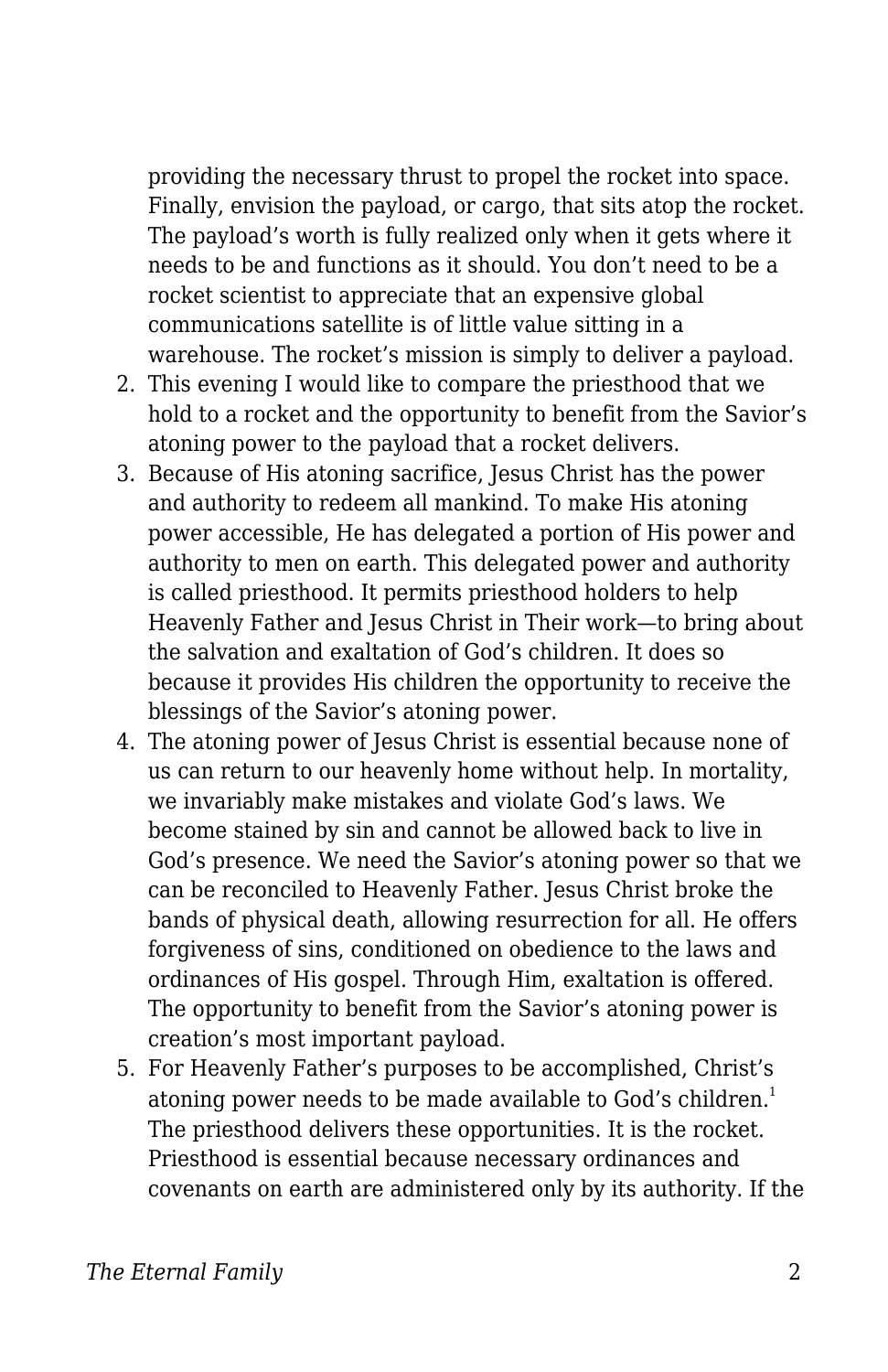priesthood fails to deliver the opportunity to benefit from the Savior's atoning power, what would be its purpose? Would it just be a complex, attention-grabbing firecracker? God intends priesthood to be used for more than just a class on Sunday or as a service opportunity. He intends for it to deliver the payload.

- 6. Minor defects in rockets can cause mission failure. Brittle seals and material fatigue can cause a rocket to malfunction. To guard the priesthood from, metaphorically, brittle seals and material fatigue, God protects both its conferral and use.<sup>2</sup> Priesthood conferral is safeguarded by priesthood keys, which are the rights of presidency given to man. $^3$  Priesthood use is likewise safeguarded by priesthood keys but also by covenants that the priesthood holder makes. The use of the priesthood is consequently governed by both priesthood keys and covenants. A man's priesthood commission is individually given and does not exist independent of him; $^{\rm 4}$  priesthood is not an amorphous source of autonomous power.
- 7. Both the Aaronic and Melchizedek Priesthoods are received by covenant.<sup>5</sup> God determines the terms and man accepts. Broadly speaking, priesthood holders covenant to help God in His work. Early in this dispensation, Jesus Christ explained that the priesthood covenant "is confirmed upon you for your sakes, and not for your sakes only, but for the sake of the whole world … because they come not unto me."<sup>6</sup>
- 8. This teaches that the purpose of the priesthood is to invite others to come unto Christ by helping them receive the restored gospel. We have the priesthood so that we can help Heavenly Father's children be relieved of the burden of sin and become like Him. Through the priesthood, the power of godliness is manifest in the lives of all who make and keep gospel covenants and receive the associated ordinances. $^7$  This is the way each of us comes unto Christ, is purified, and is reconciled to God. Christ's atoning power is made accessible through the priesthood, which delivers the payload.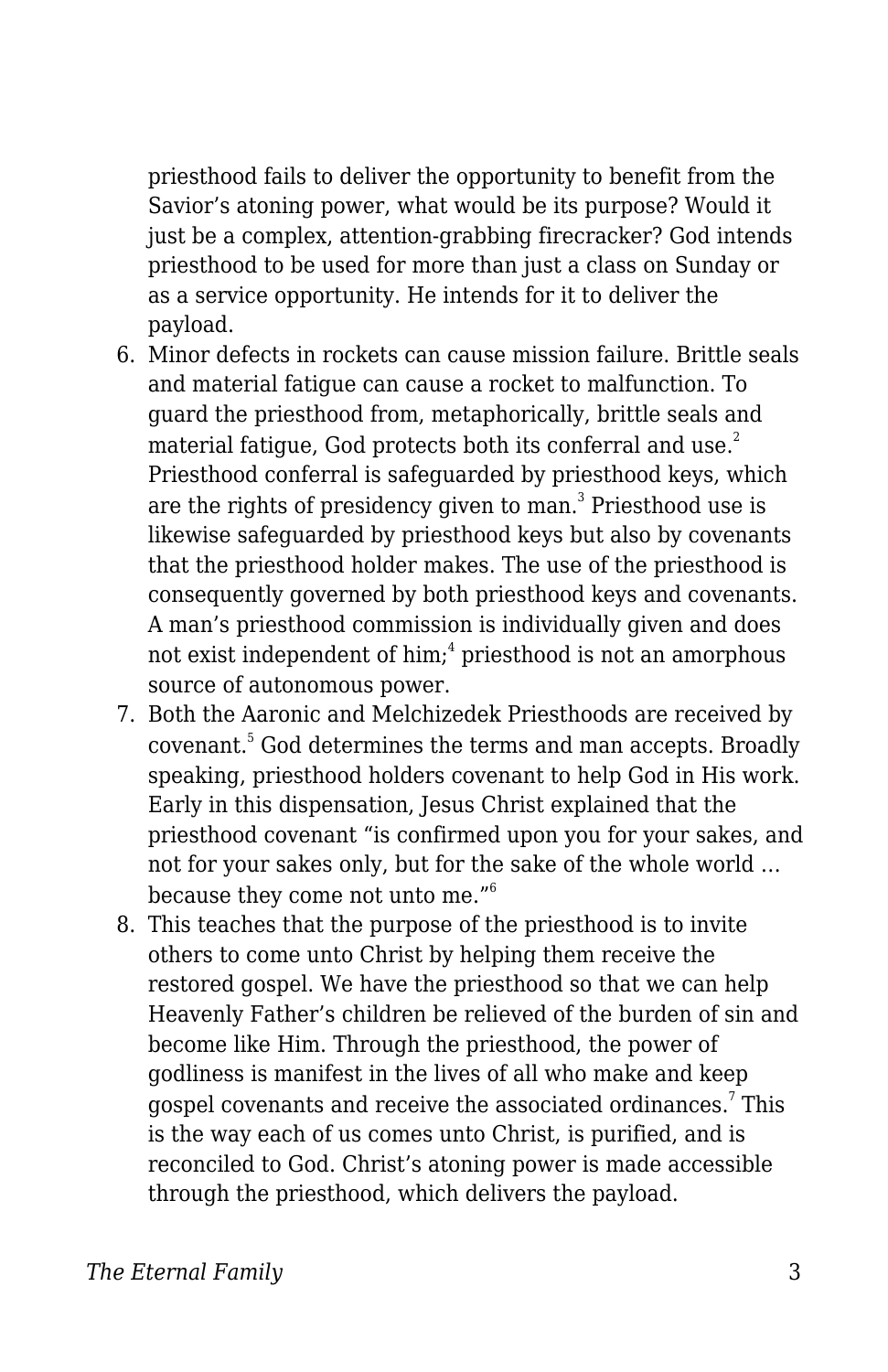- 9. Covenants with God are serious and solemn. A man should prepare for, learn about, and enter such covenants with the intent to honor them. A covenant becomes a pledge of self. Paraphrasing the English playwright Robert Bolt, a man makes a covenant only when he wants to commit himself quite exceptionally to a promise. He makes an identity between the truth of the promise and his own virtue. When a man makes a covenant, he is holding himself, like water, in his cupped hands. And if he opens his fingers, he need not hope to find himself again. A covenant-breaker no longer has a self to commit or a guarantee to offer.<sup>8</sup>
- 10. An Aaronic Priesthood holder covenants to avoid evil, help others be reconciled to God, and prepare to receive the Melchizedek Priesthood.<sup>9</sup> These sacred responsibilities are fulfilled as he teaches, baptizes, strengthens Church members, and invites others to accept the gospel. These are his "rocket" functions. In return, God promises hope, forgiveness, the ministering of angels, and the keys of the gospel of repentance and baptism.<sup>10</sup>
- 11. A Melchizedek Priesthood holder covenants to fulfill the responsibilities associated with the Aaronic Priesthood and to magnify his calling in the Melchizedek Priesthood.<sup>11</sup> He does so by keeping the commandments associated with the covenant. These commandments include giving "diligent heed to the words of eternal life" by living by every word that proceeds from the mouth of  $God<sub>1</sub><sup>12</sup>$  bearing testimony of Jesus Christ and His latter-day work, $13$  not boasting of himself, $14$  and becoming the Savior's friend, trusting Him as a friend would.<sup>15</sup>
- 12. In return, God promises that a Melchizedek Priesthood holder will receive keys to understand the mysteries of God. He will become perfect so that he can stand in the presence of God. He will be able to fulfill his role in the work of salvation. Jesus Christ will prepare the way before the priesthood holder and will be with him. The Holy Ghost will be in the priesthood holder's heart, and angels will bear him up. His body will be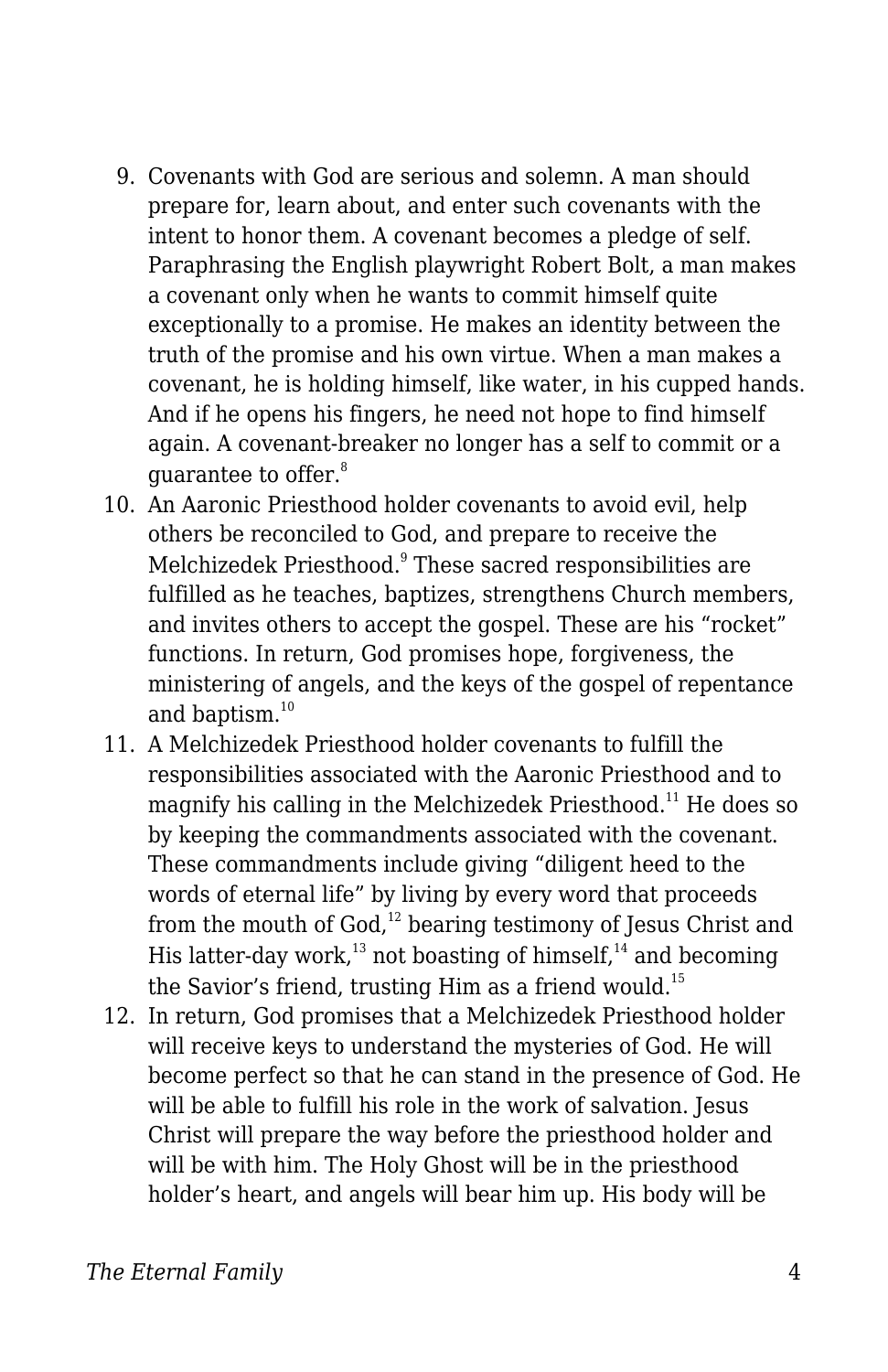strengthened and renewed. He will become heir to the blessings of Abraham and, along with his wife, joint-heir with Jesus Christ to Heavenly Father's kingdom.<sup>16</sup> These are "exceeding great and precious promises." $17$  No greater promises can be imagined.

- 13. To each man who receives the Melchizedek Priesthood, God affirms His covenant promises with an oath. $18$  This oath pertains only to the Melchizedek Priesthood, $19$  and it is God who swears the oath, not the priesthood holder.<sup>20</sup> Because this unique situation involves His divine power and authority, God uses an oath, employing the most forceful language He can, to assure us of the binding and irreversible nature of His promises.
- 14. Severe consequences result from breaking priesthood covenants and altogether turning from them.<sup>21</sup> Being casual or apathetic in a priesthood calling is like introducing material fatigue into a rocket component. It jeopardizes the priesthood covenant because it can lead to mission failure. Disobedience to God's commandments breaks the covenant. For a perpetual, unrepentant covenant-breaker, the promised blessings are withdrawn.
- 15. I came to understand more fully the relationship between the "priesthood" rocket and the "opportunity to benefit from Christ's atoning power" payload several years ago. During a weekend, I had two assignments. One was to create the first stake in a country, and the other was to interview a young man and, if all was in order, restore his priesthood and temple blessings. This 30-year-old man had joined the Church in his late teens. He served an honorable mission. But when he returned home, he lost his way, and he lost his membership in the Church. After some years, "he came to himself, $"^{22}$  and with the help of loving priesthood leaders and kind members, he repented and was readmitted by baptism into the Church.
- 16. Later, he applied to have his priesthood and temple blessings restored. We set an appointment for Saturday at 10:00 a.m. at the meetinghouse. When I arrived for the earlier interviews, he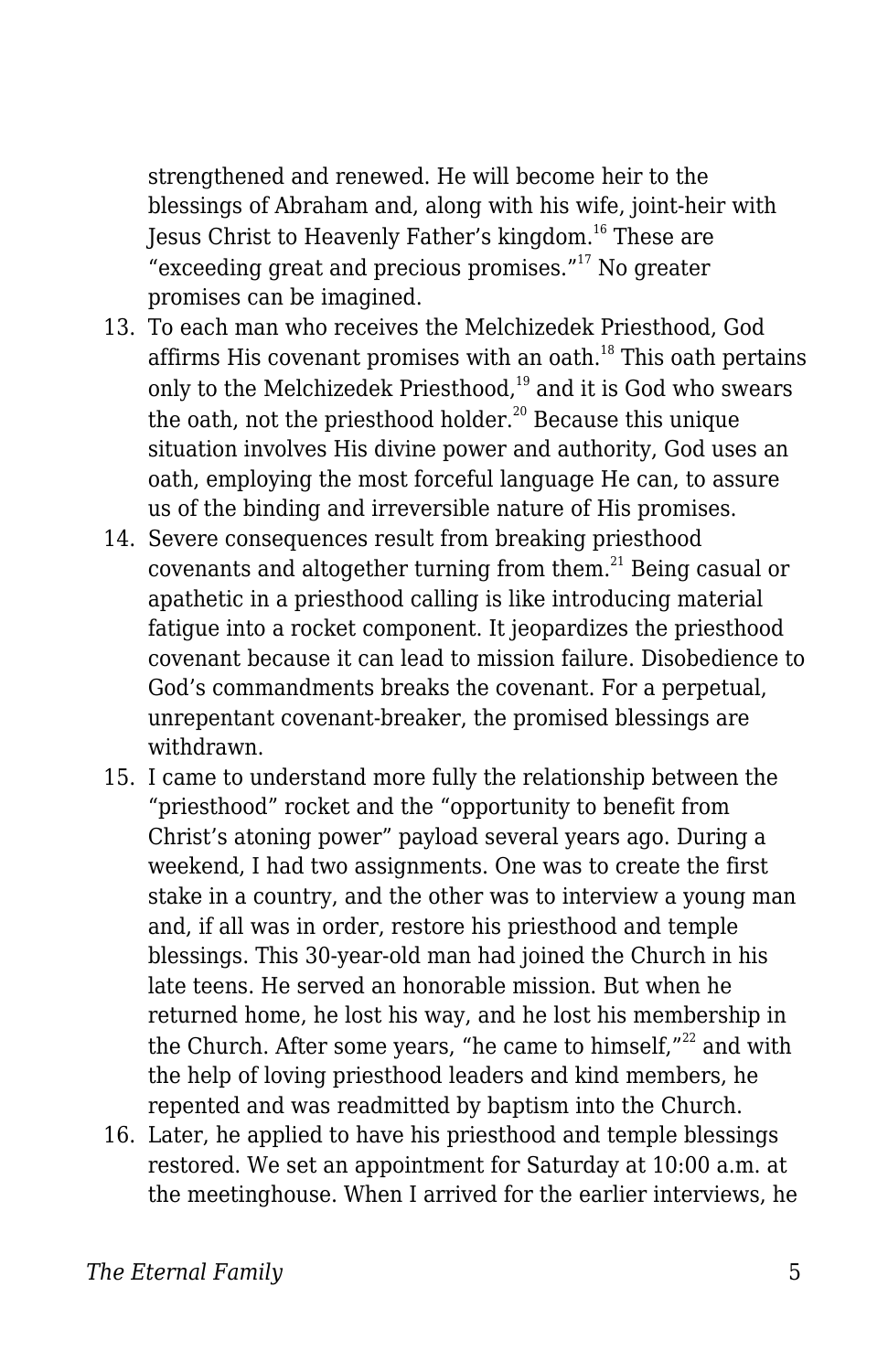was already there. He was so anxious to have the priesthood once again, he just could not wait.

- 17. During our interview, I showed him the letter explaining that President Thomas S. Monson had personally reviewed his application and authorized the interview. This otherwise stoic young man wept. I then told him that the date of our interview would have no official meaning in his life. He looked puzzled. I informed him that after I restored his blessings, his membership record would show only his original baptism, confirmation, priesthood ordination, and endowment dates. He choked up again.
- 18. I asked him to read from the Doctrine and Covenants:
- 19. "Behold, he who has repented of his sins, the same is forgiven, and I, the Lord, remember them no more.
- 20. "By this ye may know if a man repenteth of his sins—behold, he will confess them and forsake them."<sup>23</sup>
- 21. Tears filled his eyes a third time. Then I placed my hands on his head, and in the name of Jesus Christ and by the authority of the Melchizedek Priesthood, and with the authorization of the President of the Church, I restored his priesthood and temple blessings.
- 22. The joy that came over us was profound. He knew he was once again authorized to hold and exercise the priesthood of God. He knew that his temple blessings were again fully operative. He had a bounce in his step and a radiant light about him. I was so proud of him, and I sensed how proud Heavenly Father was of him too.
- 23. Thereafter, the stake was organized. The meetings were well attended by enthusiastic, faithful Saints, and a wonderful stake presidency was sustained. However, for me, the historic occasion of organizing this first stake in a country was overshadowed by the joy I felt in restoring the blessings to this young man.
- 24. I have come to realize that the purpose of organizing a stake, or using the priesthood of God in any way, is to assist Heavenly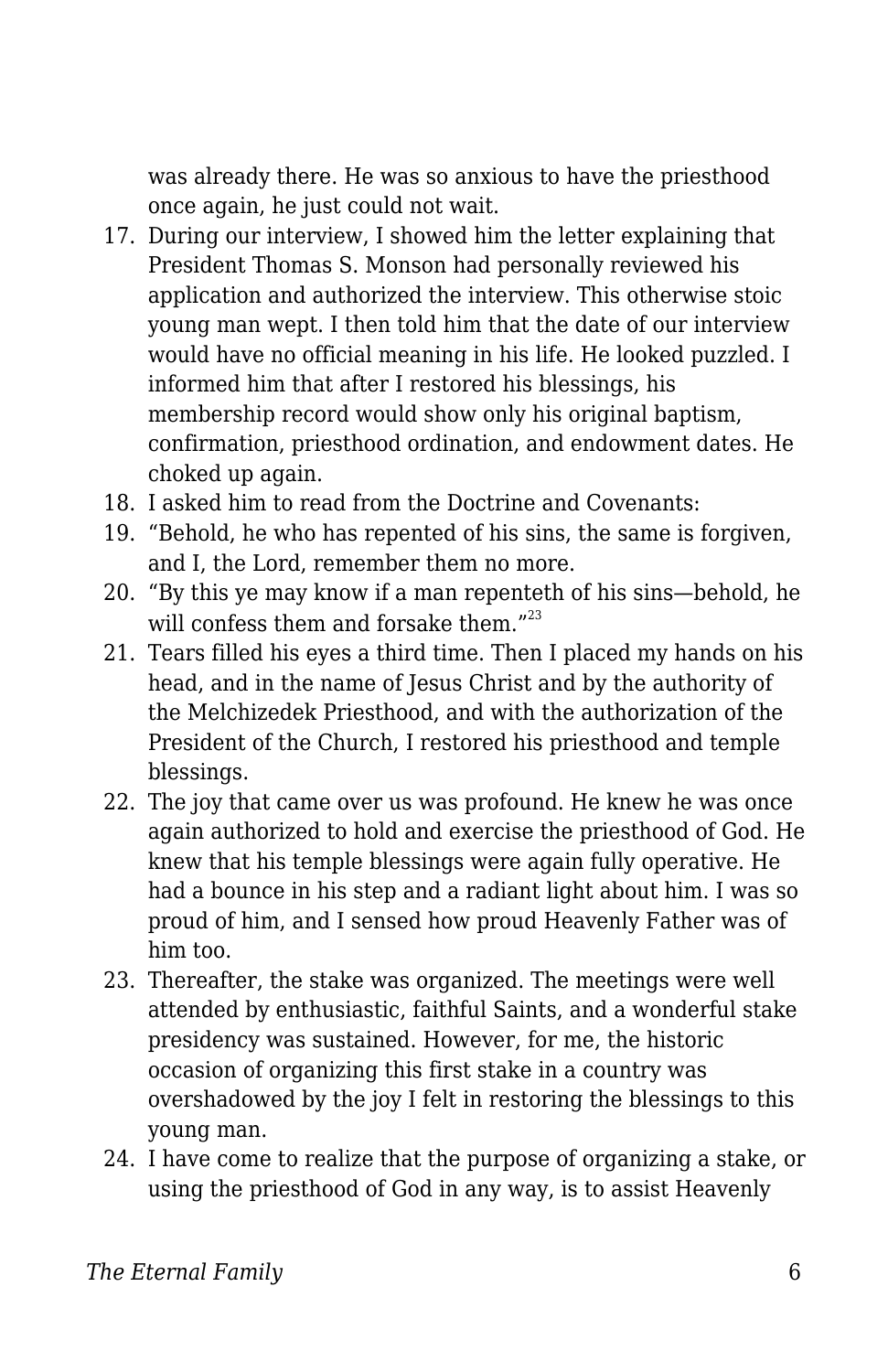Father and Jesus Christ in Their work—to provide the opportunity for redemption and exaltation to each of God's children. Like the rocket whose purpose is to deliver a payload, the priesthood delivers the gospel of Jesus Christ, enabling all to make covenants and receive the associated ordinances. "The atoning blood of Christ $^{124}$  can thereby be applied in our lives as we experience the sanctifying influence of the Holy Ghost and receive the blessings God promises.

25. In addition to obeying the laws and ordinances of the gospel yourself, I invite you to make and keep priesthood covenants. Receive God's oath and His promise. Magnify your responsibilities in the priesthood to help Heavenly Father and Jesus Christ. Use the priesthood to help deliver the opportunity to benefit from the Savior's atoning power to someone else! As you do, great blessings will come to you and your family. I testify that the Redeemer lives and directs this work, in the name of Jesus Christ, amen.

## **Notes**

- 1. See 1 Nephi 11:31; 2 Nephi 2:8.
- 2. See Doctrine and Covenants 121:36.
- 3. See Doctrine and Covenants 42:11; see also Dallin H. Oaks, "The Keys and Authority of the Priesthood," Ensign or Liahona, May 2014, 49–52.
- 4. See Doctrine and Covenants 124:95, 130, 132. The priesthood a man receives is no more independent of him than Christ's atoning power is independent of Christ.
- 5. References to a covenant related to the lesser priesthood are found in Numbers 25:10–13; Nehemiah 13:29; and Malachi 2:2–8. References to a covenant related to the Melchizedek Priesthood are found in Joseph Smith Translation, Genesis 14:26–37 (in the Bible appendix); Psalm 110:1, 4; and Doctrine and Covenants 84:39–42. See also Bruce R. McConkie, "The Doctrine of the Priesthood," Ensign, May 1982, 32–34.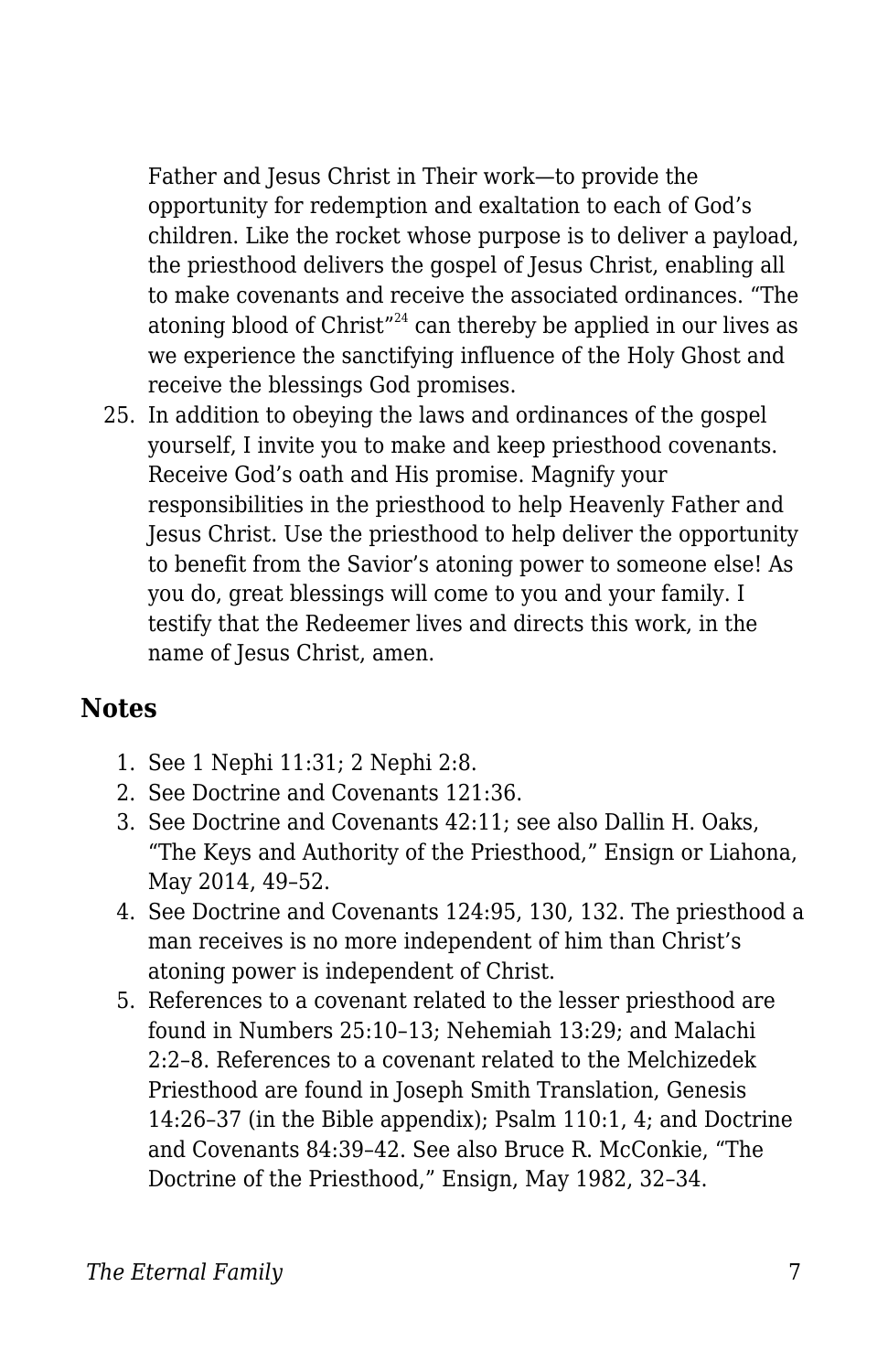- 6. Doctrine and Covenants 84:48, 50.
- 7. See Doctrine and Covenants 84:19–21.
- 8. See Robert Bolt, A Man for All Seasons: A Play in Two Acts (1990), xiii–xiv, 140.
- 9. See Numbers 25:12–13; Nehemiah 13:29; Ezekiel 34:2–6; Malachi 2:2–9; Doctrine and Covenants 13:1; 20:46–59; 84:33–40.
- 10. See Hebrews 7:19; Doctrine and Covenants 84:26–27.
- 11. See Doctrine and Covenants 84:33.
- 12. See Doctrine and Covenants 84:43–44.
- 13. See Doctrine and Covenants 84:61–62.
- 14. See Doctrine and Covenants 84:73.
- 15. See Doctrine and Covenants 84:77–88.
- 16. See Joseph Smith Translation, Genesis 14:26–37 (in the Bible appendix); Hebrews 7:11; Doctrine and Covenants 84:19, 33–34, 38, 42, 77–88.
- 17. 2 Peter 1:4.
- 18. See Joseph Smith Translation, Genesis 14:27–31 (in the Bible appendix); Psalm 110:1, 4; Joseph Smith Translation, Hebrews 7:19–21 (in the Bible appendix); Doctrine and Covenants 84:33–40, 48.
- 19. See The Teachings of Ezra Taft Benson (1988), 223; Joseph Fielding Smith, in Conference Report, Apr. 1970, 59; Teachings of the Prophet Joseph Smith, sel. Joseph Fielding Smith (1976), 323.
- 20. There is no scriptural reference or account of the recipient swearing an oath as he makes the Melchizedek Priesthood covenant. Instead, in Joseph Smith Translation, Genesis 14:27–31 (in the Bible appendix); Psalm 110:1, 4; Hebrews 7:21; and Doctrine and Covenants 84:40, it is God who swears an oath as He makes the covenant with the recipient. Elder Bruce R. McConkie said: "The Lord swears with an oath in his own name … that everyone who keeps the covenant made in connection with the Melchizedek Priesthood shall inherit, receive, and possess all things in his everlasting kingdom. …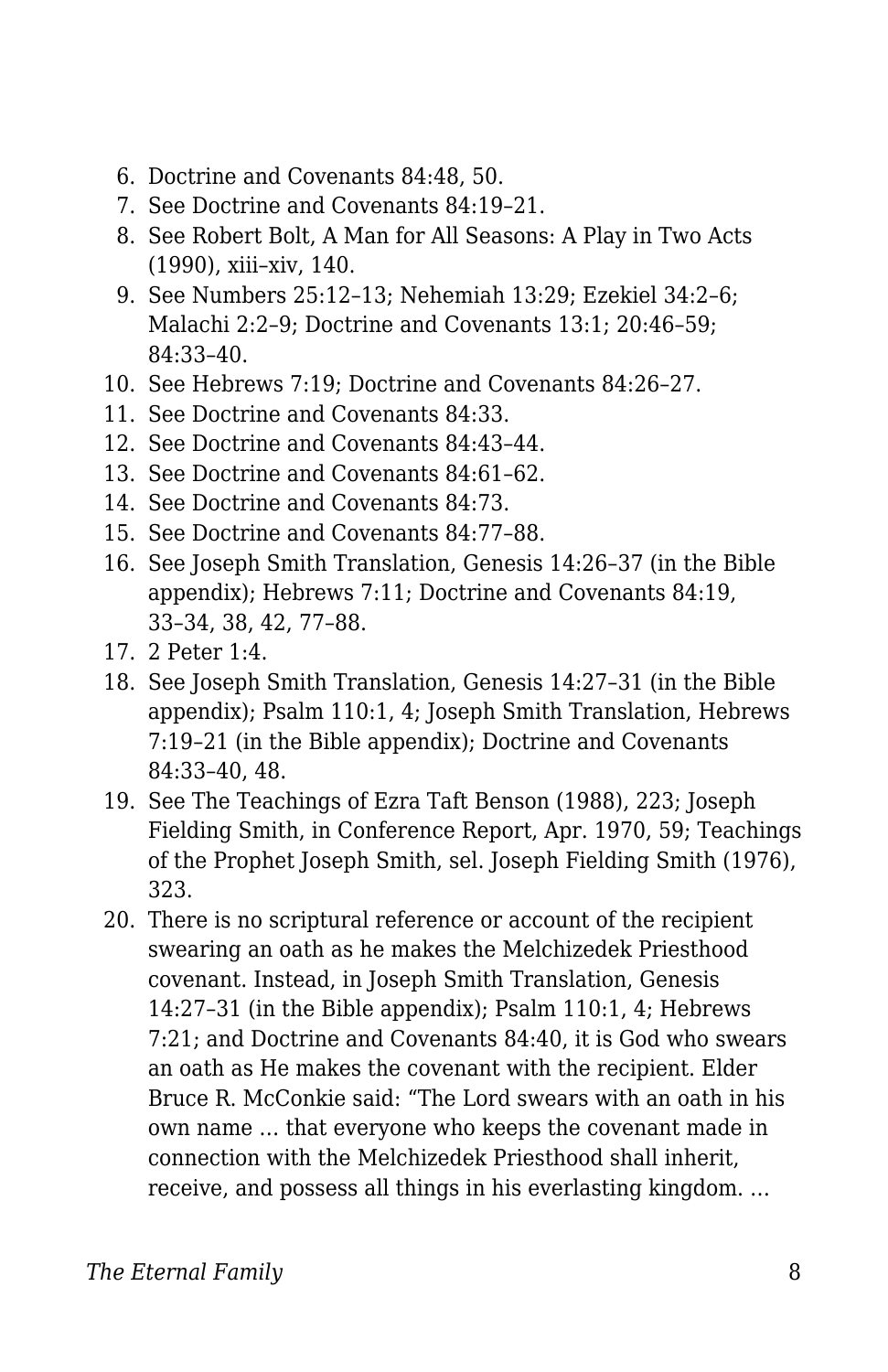God swore with an oath that Christ would be exalted, and he swears anew, at the time each of us receives the Melchizedek Priesthood, that we will have a like exaltation if we are true and faithful in all things" ("The Doctrine of the Priesthood," 33).

- 21. See Doctrine and Covenants 84:41–42. Repentance is always possible for those willing to change. See, for instance, Dale G. Renlund, "Repentance: A Joyful Choice," Ensign or Liahona, Nov. 2016, 121–24.
- 22. Luke 15:17.
- 23. Doctrine and Covenants 58:42–43.
- 24. Mosiah 4:2.

[https://books.byui.edu/-AVf](https://www.churchofjesuschrist.org/study/general-conference/2017/10/the-priesthood-and-the-saviors-atoning-power?lang=eng)